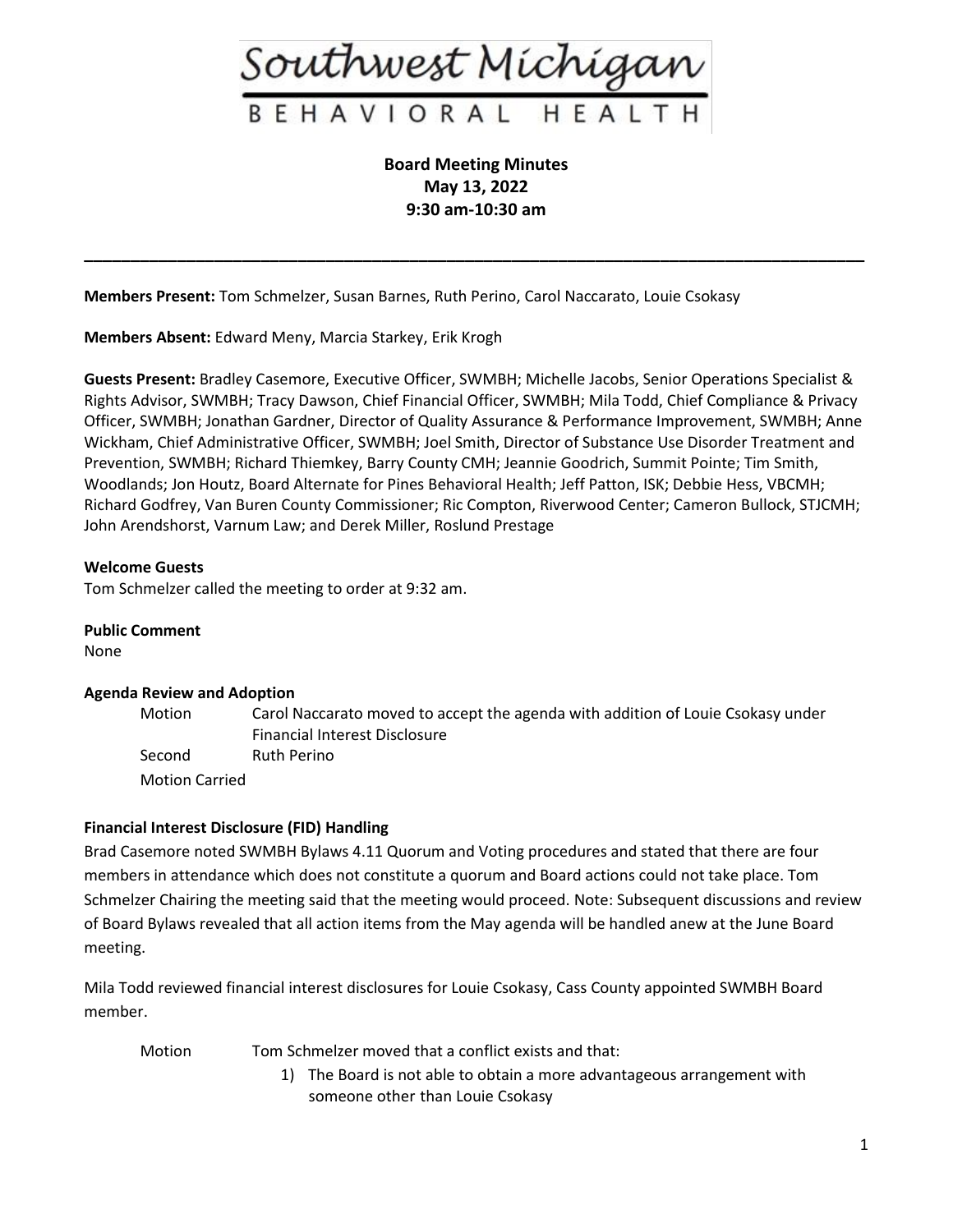- 2) The Financial Interest disclosed by Louie Csokasy is not so substantial as to be likely to affect the integrity of the services that SWMBH may expect to receive; and
- 3) A Conflict-of-Interest Waiver should be granted.

Second Carol Naccarato

Motion Carried

### **Consent Agenda**

Motion Ruth Perino moved to approve the April 8, 2022, Board meeting minutes as presented. Second Carol Naccarato Motion Carried

## **Roslund Prestage Audit Report**

Derek Miller reported as documented. Discussion followed.

Motion Ruth Perino moved to accept the Audit Report as presented. Second Susan Barnes Motion Carried

# **Operations Committee**

## **Operations Committee Meeting Minutes**

Tom Schmelzer noted the March 23, 2022 Operations Committee meeting minutes in the packet. No questions from the Board.

#### **Operations Committee Self Evaluation**

Jonathan Gardner reported as documented. Discussion followed. Motion Susan Barnes moved to accept the Operations Committee Self-Evaluation as presented. Second Ruth Perino Motion Carried

# **Ends Metrics**

None

# **Board Actions to be Considered**

#### **Retirement Plan Revisions**

Brad Casemore reviewed history and summary document as presented.

John Arendshorst reported as documented. Discussion followed.

Motion Carol Naccarato moved to approve the resolution as presented.

- Second Susan Barnes
- Roll Call Vote
- Tom Schmelzer yes
- Carol Naccarato yes
- Ruth Perino yes
- Susan Barnes yes
- Louie Csokasy no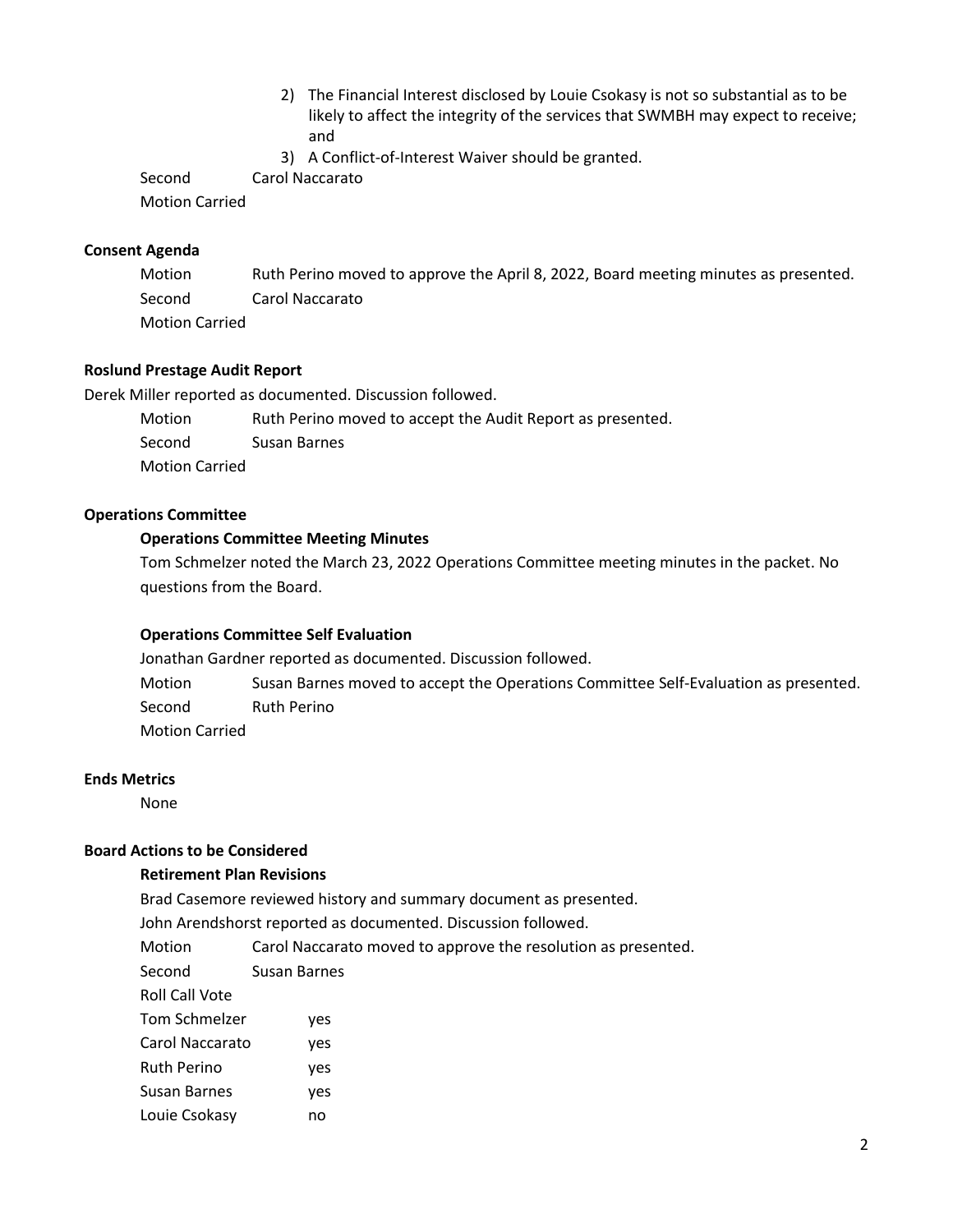## Motion Carried

## **Operating Agreement Review**

Debbie Hess reported as documented. Motion Ruth Perino moved to approve the Operating Agreement as presented. Second Carol Naccarato

### **Board Policy Review**

#### **BG-011 Governing Style**

Tom Schmelzer reported as documented.

Motion Susan Barnes moved that the Board is in compliance with BG-011 Governing Style and the policy does not need revision.

Second Carol Naccarato

Motion Carried

## **Executive Limitations Review**

None

## **Board Education**

## **Fiscal Year 2022 Year to Date Financial Statements**

Brad Casemore reported as documented noting that a column was added to reflect funds for Certified Community Behavioral Health Clinics, and that allocations are still being developed.

#### **Fiscal Year 2022 Mid-Year Contract Vendor Summary Report**

Brad Casemore reported as documented.

# **Fiscal Year 2021 Performance Bonus Incentive Program funds distribution to CMHSPs**

Brad Casemore reported as documented.

#### **Communication and Counsel to the Board**

# **Substance Use Disorder Oversight Policy Board Update**

Joel Smith reported as documented. Discussion followed. Michelle Jacobs to send requested report to Board members.

#### **June 10, 2022 Draft Board Agenda**

Brad Casemore noted the document in the packet for the Board's review.

#### **Single Audit Engagement Letter**

Brad Casemore noted the document in the packet for the Board's review.

#### **Board Member Attendance Roster**

Brad Casemore noted the document in the packet for the Board's review.

### **Public Comment**

None